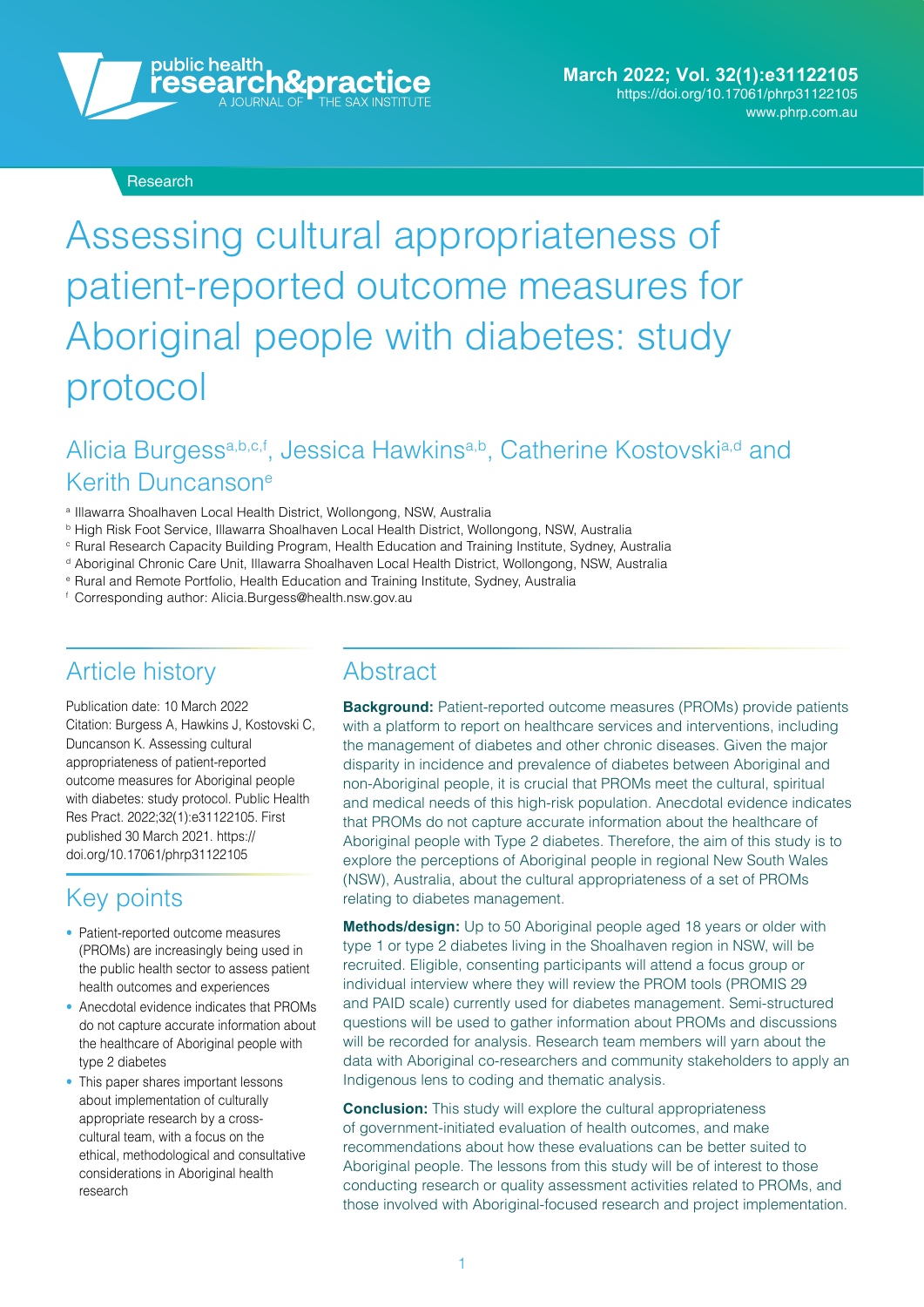### **Background**

Diabetes is a major chronic health condition globally, and it places a high burden on healthcare systems and individuals.1 Type 2 diabetes is the most prevalent form of diabetes; it is four times more prevalent for Aboriginal and Torres Strait Islander Australians than in the non-Aboriginal population.<sup>2</sup> Diabetes is the second-highest cause of death among Aboriginal people, accounting for 7.6% of deaths – six times higher than that among non-Aboriginal Australians.<sup>3</sup> Aboriginal people who live in a remote area are twice as likely to have diabetes compared with Aboriginal people living in non-remote areas (20.8% versus 9.4%).<sup>2</sup> Early detection and intervention are necessary to address these high rates of diabetes in Aboriginal populations. As well as causing high morbidity and mortality, diabetes is detrimental to quality of life (QOL). People with type 2 diabetes are reported to express feelings of unworthiness and despair which in turn negatively affect their own management of their diabetes.<sup>4</sup> Stress-related conditions are twice as likely to occur for people living with diabetes, due to the chronic nature of the disease.4 The use of QOL tools and disease-state blood and urine markers for complication screening are intended to improve the holistic management of diabetes and reduce the overall burden.

The concept of QOL differs between cultures<sup>5</sup>, so measuring QOL across cultural groups is complex. The methodologies used to develop common QOL assessment tools are usually shaped by western cultural perspectives.5 In Australia, the wording and format of QOL tools may be adapted to cater for Aboriginal people, but this does not account for their specific 'cultures, value systems and ways of knowing and being'.<sup>5</sup> The connection and relationships Aboriginal people have with 'themselves, their communities, their environment and the natural and spiritual worlds are complex'.5 Assessing QOL with tools that do not address the specific needs of the Aboriginal population may result in misinformation about the QOL status of Aboriginal people, and perpetuate poor health outcomes, less adherence to advice and low attendance to westernised healthcare facilities.

Patient-Reported Outcome Measures (PROMs) are used to assess health-related QOL in some health settings. PROM surveys are completed by patients attending a health service<sup>6</sup> to provide information about how health services affect a patient's QOL and health conditions. The data is used to inform a holistic approach to patient-centred care<sup>7</sup> and in most cases a diseasespecific measure is combined with a QOL survey. The Patient-Reported Outcomes Measurement Information System-29 (PROMIS 29)<sup>8</sup> and the Problem Areas In Diabetes (PAID) scale<sup>9</sup> are two PROMs used in diabetes management in the public health sector in New South Wales (NSW), Australia. PROMIS 29 is a survey to assess a broad range of health-related QOL-impacted domains such as sleep, fatigue, anxiety and depression, physical functioning, pain and social impacts.<sup>10</sup> The PAID scale is

designed to measure a patient's perspective of diabetesrelated stress. The PROMIS-29 has been shown to be useful in patients with chronic musculoskeletal pain<sup>11</sup> and chronic knee pain.12 The PAID scale has been translated and adapted to the Greek<sup>13</sup> and Chinese<sup>14</sup> languages and the validity has demonstrated emotional differences for those with type 1 compared with type 2 diabetes.<sup>15</sup> Despite the surveys being useful and adapted for specific populations, they have not been examined with Aboriginal communities.

The Agency for Clinical Innovation is a government agency that drives innovation in clinical care in NSW. The agency has established the Patient-Reported Measures (PRM) Aboriginal Health Working Group to assess the cultural validity of the current PROMs. However, there are no validated Australian Aboriginal population-specific PROMs reported in the literature. Culturally appropriate, valid and reliable QOL measures are needed to help address the major disparity in incidence and prevalence of diabetes between Aboriginal and non-Aboriginal people.

The primary aim of this two-phase, qualitative study is to investigate the accuracy and cultural appropriateness of the PROMIS-29 and PAID PROMs for health outcomes assessment in Aboriginal people with diabetes in the Shoalhaven region of NSW, Australia.

The secondary aim of the study will be to codesign a diabetes-specific PROM with Aboriginal people in a regional area, if the tools are not accurate or culturally appropriate. The aim of this protocol is to provide guidance for other cross-cultural research teams regarding ethical and consultative considerations in Aboriginal health research, particularly in relation to the cultural appropriateness of using PRMs to assess healthrelated outcomes of Aboriginal people.

# Methods and design

#### Study design, methodology and setting

This two-phase, qualitative study will use critical Indigenous methodology to explore the perceptions of the cultural appropriateness of a diabetes PROM set for Aboriginal people in five regional Aboriginal communities in the Shoalhaven region of NSW, and potentially inform the codesign of an Aboriginal PROM. Indigenous methodology, based on Aboriginal 'ways of knowing, doing and being<sup>'16</sup> and relationality<sup>17</sup> will be applied to the research planning, implementation and analysis. The main data collection method will be 'yarning'-style focus groups and individual interviews.18 'Yarning' is a culturally respected story form of communication that involves a person-centred framework allowing health professionals to reorient their communication to Aboriginal people. Yarning is used as a method of engagement and a way to connect, exchange information and share knowledge and lived experiences.<sup>18</sup>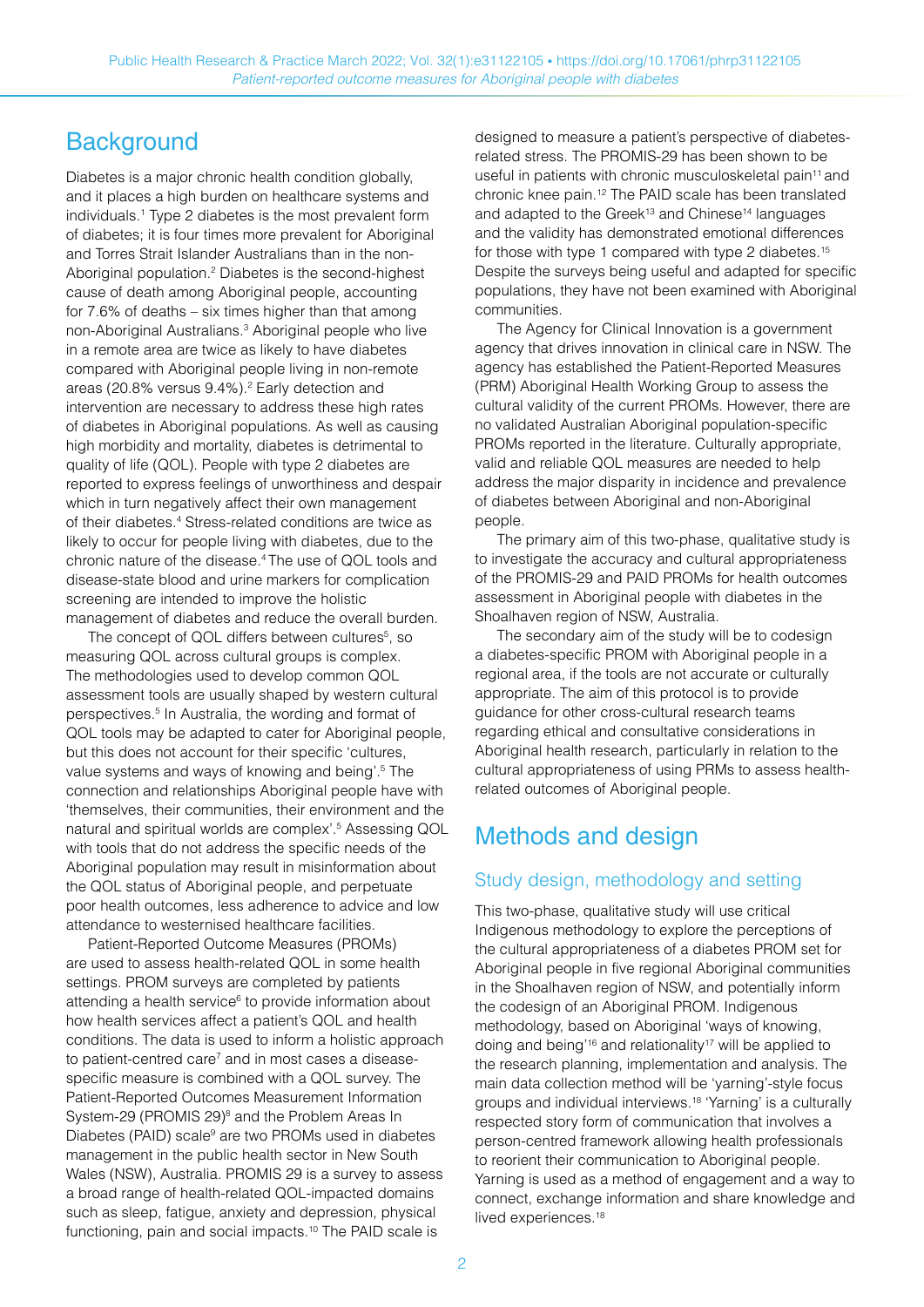The study will involve Aboriginal people living in the southern Shoalhaven region from the following communities: Nowra, Jerrinja, Wreck Bay, Sanctuary Point and Ulladulla. The Shoalhaven region is located approximately 160 km south of Sydney on the east coast of Australia and incorporates communities extending a further 70 km north along the coastline of NSW and the Australian Capital Territory (ACT). It is understood that similarities and differences may exist between these peoples but this study will investigate the findings relative to non-Aboriginal people.

#### Community consultative group

An established Aboriginal community consultation group will guide each stage. This will ensure the Indigenous culture is respected and reflected to build strong foundations for project design and delivery throughout the research, including the engagement process. The group includes Aboriginal Elders, Aboriginal healthcare professionals and Aboriginal community members to ensure the needs and aspirations of Aboriginal people are represented. Once analysis is complete, the content will be reviewed in a community meeting with the consultative group. This will ensure the integrity of the study and will provide direction to the principal and associate researchers. At the end of the project, through custodianship, the audio recordings and written information will be given to the community consultative group.

#### Selection criteria

The study participants will be Aboriginal people aged 18 years or older with type 1 or type 2 diabetes living in Nowra, Jerrinja, Wreck Bay, Sanctuary Point or Ulladulla.

#### **Recruitment**

Participants from each of the Aboriginal communities will be invited to participate in a focus group or individual interview, depending on their personal preference and availability. The research team conducted extensive community consultation as part of the project development and ethics processes. Local Aboriginal Land and Community Councils and Aboriginal Controlled Community Health Services have tabled the proposed study at their regular meetings and agreed for the distribution of recruitment packs at consenting community-based recruitment sites. Recruitment packs consist of print and electronic posters and flyers with recruitment contact details, participant sign-up sheets and participant information sheets. The recruitment sites will display the posters and flyers, record details of potential participants and provide the participant information sheet.

The community nurse or Aboriginal health worker in each community will be responsible for the participant sign-up sheet, and may also approach members of

the community who are eligible to participate. Potential participants may also approach Aboriginal health workers or the principal or associate researchers about participating. Aboriginal health workers will share the contact details of potential participants (who have agreed to be contacted) with the principal researcher. We aim to recruit enough participants during the 3-month recruitment period to conduct 3–4 focus groups of 5–10 participants and 5–10 individual interviews. Preliminary community consultation about this study started in September 2019, so potential participants may already be aware of the study.

The principal or associate researchers will contact the potential participants listed on the participant signup sheets inviting them to join the study. Additionally, a snowballing technique may be used by the consultative committee if not enough participants are recruited to the focus groups and interviews.

To accommodate all literacy levels, verbal delivery of both the participant information sheet and the consent form will be available. Consenting participants will sign or provide a recorded verbal consent at the beginning of each focus group or individual interview.

#### Data collection and outcome measures

Consistent with Indigenous methodology, focus groups or individual interviews will be conducted in the community by the principal and associate researchers. Written versions of the PROMIS-29 and PAID PROMs will be circulated at each focus group or interview, and it will also be read out.

A semi-structured focus group (approximately seven questions, Appendix 1: available from [www.phrp.](http://www.phrp.com.au/wp-content/uploads/2021/03/Appendix-1.-Focus-Group-Questions.pdf) [com.au/wp-content/uploads/2021/03/Appendix-1.-Focus-](http://www.phrp.com.au/wp-content/uploads/2021/03/Appendix-1.-Focus-Group-Questions.pdf)[Group-Questions.pdf\)](http://www.phrp.com.au/wp-content/uploads/2021/03/Appendix-1.-Focus-Group-Questions.pdf) or interview guide (approximately 13 questions, Appendix 2: available from [www.phrp.com.](http://www.phrp.com.au/wp-content/uploads/2021/03/Appendix-2.-Interview-Questions.pdf) [au/wp-content/uploads/2021/03/Appendix-2.-Interview-](http://www.phrp.com.au/wp-content/uploads/2021/03/Appendix-2.-Interview-Questions.pdf)[Questions.pdf\)](http://www.phrp.com.au/wp-content/uploads/2021/03/Appendix-2.-Interview-Questions.pdf) will be used to inform the discussion. Appendices 3 and 4 contain the guiding questions that will address the following: positives about the surveys, improvements for the surveys, omissions, mode of delivery, and important factors that influence diabetes management. Participants will be offered the option of reading or hearing the transcript read out prior to analysis. Any corrections or clarifications of the data will be noted on the transcripts.

If any participants are visibly distressed during the interview, appropriate measures will be taken by secondary facilitators (JH, CK) to minimise any immediate risks. Following the focus group or interview, the participant will be offered appropriate counselling services. An Aboriginal liaison officer will also be available to support participants if required. The principal or associate researcher will follow up any participants who indicate distress within 48 hours of the focus group or interview.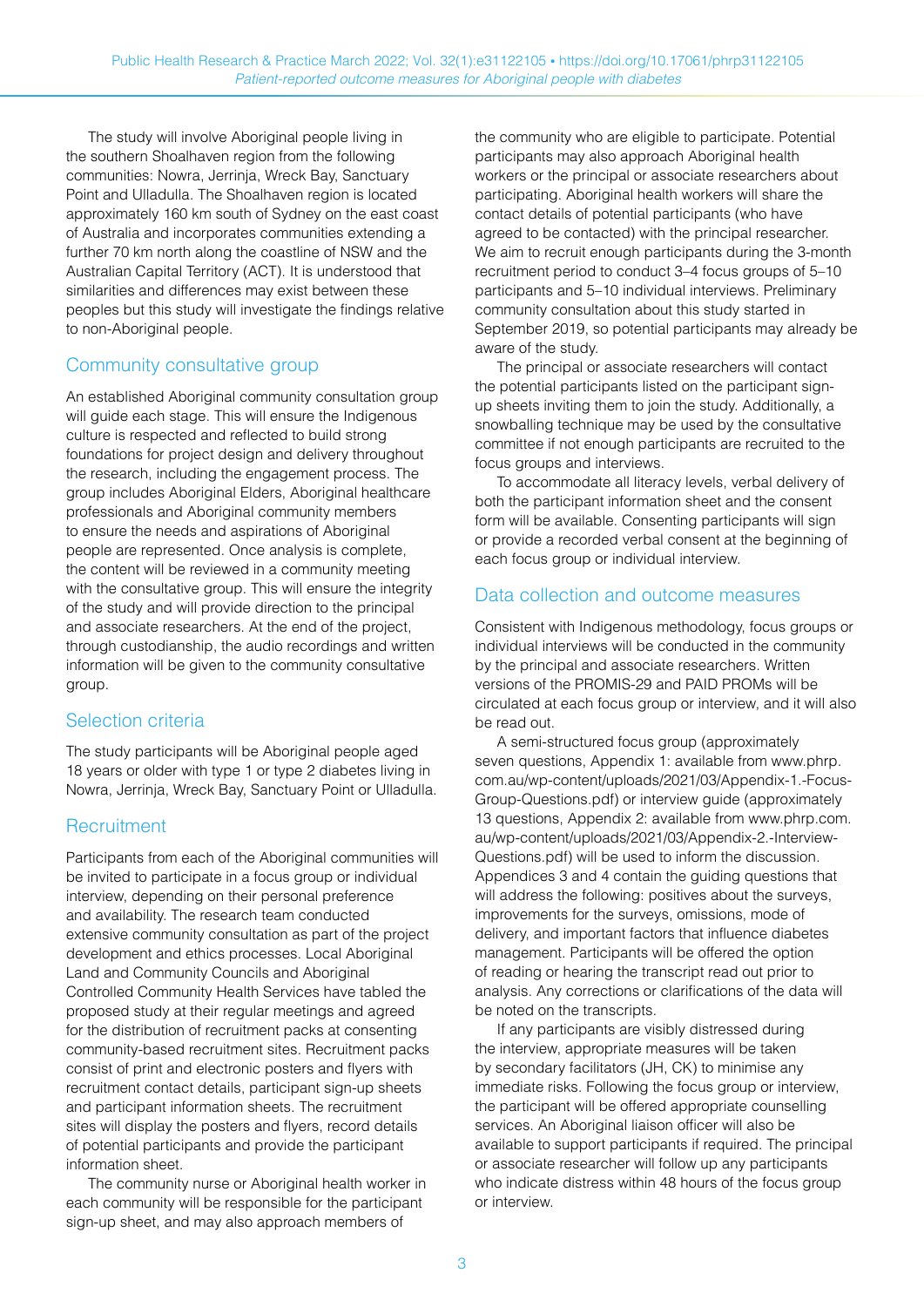The focus groups and interviews will be audio recorded and transcribed by the principal researcher, associate researcher (JH) or by a professional transcription company which will sign a confidentiality agreement.

#### Data analysis

Data will be coded and analysed using thematic analysis as outlined by Braun and Clarke<sup>19</sup> with an Indigenous lens. Associate researcher (CK) will provide an Aboriginal cultural perspective throughout the analysis process. First-level analysis will consist of preliminary coding of transcripts by one Aboriginal (CK) and two non-Aboriginal researchers (AB, JH). Discussion and consensus on codes will be created in first-level analysis and then discussed with the broader research team. First-level analysis will be presented to the community consultation group to gain feedback to inform thematic analysis. A descriptive summary of each resulting theme, with supporting quotes will be collated and presented to the community consultative group. After final analysis, the data will be presented to the community consultation group.

#### **Reflexivity**

The critical Indigenous methodology that informs and will guide the conduct of this study assumes the current PROMs are not suitable for the Shoalhaven Aboriginal communities. The premise of the study is to retain the spirit and integrity of the views of Aboriginal people in responding to government-initiated evaluation of health outcomes. Studying and reporting on the cultural appropriateness of the PROMs is intended to value the spirit and integrity of Aboriginal people by making these evaluations more suitable to Aboriginal people.

Two clinician researchers involved in this study are employed within the High Risk Foot Service in the Local Health District where this research is located. As a Leading Better Value Care initiative<sup>20</sup>, the service was required to implement the use of PROMs. The clinician researchers noted that Aboriginal patients attending the service had trouble completing the survey or commented to clinicians on the number of questions. This experience with the use of PROMs informed the critical Indigenous methodology chosen to inform the study methods. The methodology is therefore grounded in the assumption that there is a power imbalance and that Aboriginal perspectives have not been considered in the PROM development, and that it is therefore somewhat colonised.

Principal researcher AB is a non-Aboriginal woman who has been working as a podiatrist with the study communities for the past 9 years, providing education, foot assessments and organising podiatry referrals.

Associate researcher JH is a non-Aboriginal woman, dietitian and diabetes educator who specialises in diabetes and who has been working in health for

11 years, and more recently been involved with the Aboriginal study communities with AB and CK.

Associate researcher CK is an Aboriginal woman and descendant from the Yuin Nation. She has worked in the health sector for 13 years and is the project lead for an initiative to improve access to care and outcomes for Aboriginal people living with diabetic-related foot disease in the Illawarra Shoalhaven area. CK is currently the acting manager seconded to the Aboriginal Chronic Conditions Network at the Agency for Clinical Innovation.

Associate researcher KD is a non-Aboriginal woman who was born in Yuin Country on the far South Coast of NSW and works as a research education manager in the public health sector. She has 25 years' experience in Aboriginal health research and Aboriginal health researcher development.

#### Ethics approval

As this study is located in the Aboriginal Southern Shoalhaven area, ethics approvals were obtained from the Joint University of Wollongong and Illawarra Shoalhaven Local Health District Health and Medical Human Research Ethics Committee (HREC): 2019/ETH13468 (24/02/2020), Australian Capital Territory Health HREC: 2020.STE.00005, 2019/ETH13468 (09/06/2020) and the Aboriginal Health and Medical Research Council: AHMRC 1453523 (05/06/2020). Site specific approval: 2019/ STE17503 (23/06/2020).

### **Discussion**

Aboriginal adults in Australia have a high risk and prevalence of type 2 diabetes, and need culturally appropriate tools to self-report diabetes-related health outcomes and QOL. PROMs are becoming embedded in Australian healthcare but have not been tailored to be culturally appropriate for the Aboriginal population. This study will report on how Indigenous methodologies have been applied to qualitative research methods, by involving Aboriginal co-researchers, an Aboriginal consultative committee and the Aboriginal people with diabetes for whom PROM tools have been designed.

The study findings will contribute to improved understanding of the accuracy and cultural appropriateness of the PROMIS-29 and PAID scale PROMs for diabetes care and health outcomes in Aboriginal people with diabetes from Shoalhaven, Australia. Researchers and clinicians in all settings where PROMs are administered in different cultural groups will be interested in the study findings and the research methods used in this study to assess cultural appropriateness. If the study findings indicate that PROMs are not deemed appropriate by Aboriginal community members, the process that the cross-cultural research team undertake to codesign recommendations for QOL assessment will be described. To our knowledge, this will be the first time that the cultural appropriateness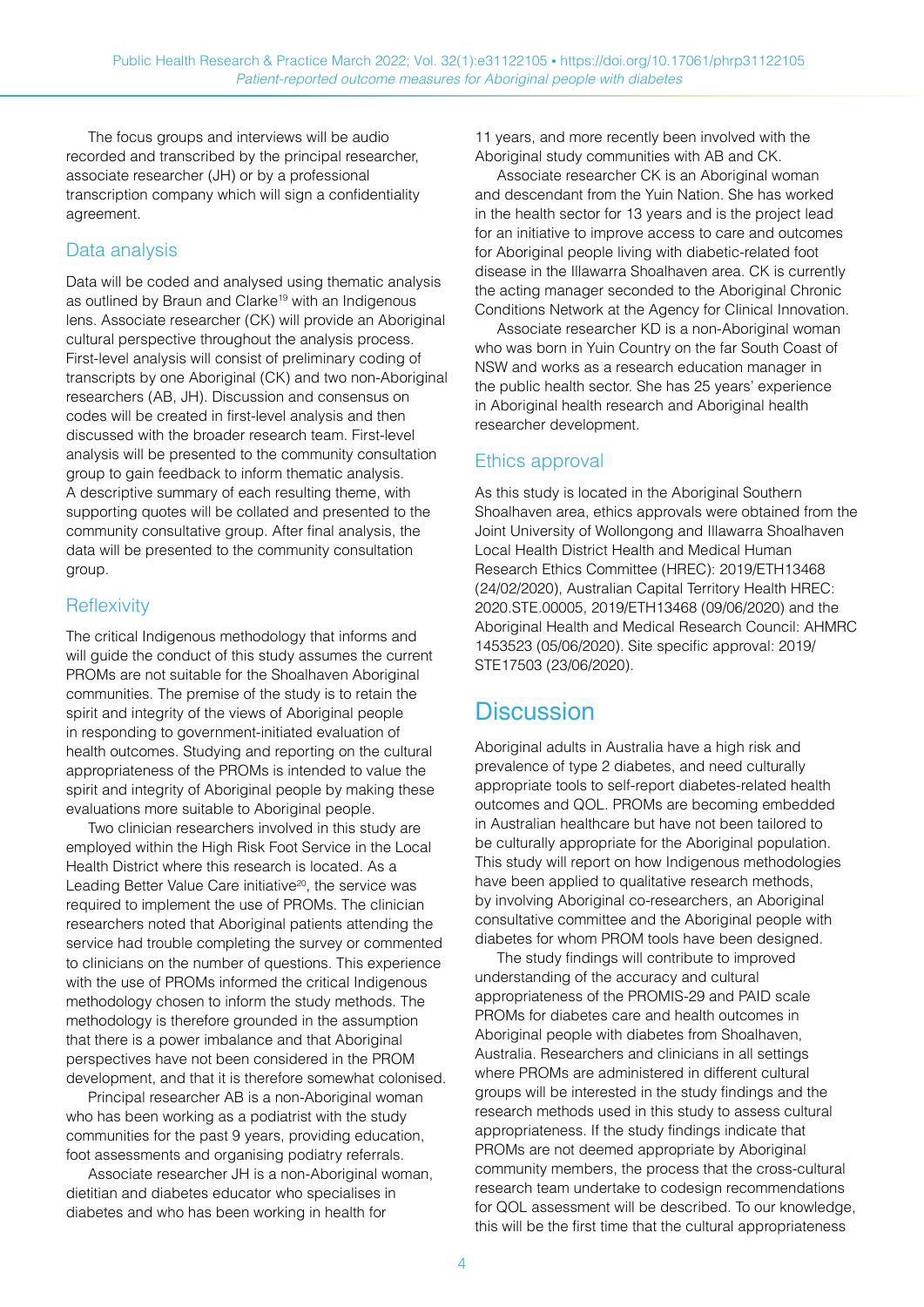and accuracy of PROMs have been evaluated and reported on for the purpose of improving diabetes care and health outcomes in Aboriginal people.

We expect that Aboriginal people with diabetes in this study will benefit from participating in discussions about the cultural appropriateness of PRM tools and contribute towards the development of a culturally validated tool. It is likely that these contributions will contribute to a sense of wellbeing that comes from contributing knowledge and perspectives, particularly as part of a group.

Potential limitations in this study include low community engagement, and associated low participation rates. These limitations could relate to a lack of trust toward research in the Aboriginal community, particularly if there no perceived community benefits. These potential limitations will be mitigated by ethical, responsible and informed research processes. Risk mitigation strategies include: the development of a community consultation group that will ensure the study maintains and prioritises the integrity of the Aboriginal community, including ownership of the data through custodianship. The researchers have participated in ongoing community consultation with local Land and Community Councils and established Aboriginal groups and services to ensure the communities are comfortable with the researchers involved in the study, and their intentions for this study. The researchers have discussed the study with a large number and a broad range of community members and are confident that there is adequate community support and engagement in the study.

We envisage that this study will lead to improved diabetes care and management for Aboriginal people in rural and remote communities in NSW and will also inform the process for improving cultural appropriateness of PROMs so they can be used to better manage the complex needs of Aboriginal people living with diabetes and other chronic health conditions. A culturally validated diabetes PRM has the potential to be used in conjunction with objective disease-state blood and urine markers that relate to other chronic diseases such as chronic kidney disease, and peripheral vascular disease.

The results of this study may also serve to provide a paradigm for a research approach to the wider, global Indigenous nations.

# Acknowledgements

We acknowledge the traditional custodians of the lands of the Dharawal and Yuin Nations which encompasses five language groups: Wodi Wodi, Dharawal, Wandandian, Walbanga and Yuin. We pay respect to the wisdom of Elders both past and present, and Aboriginal communities of today. We acknowledge the study participants, the Southern Shoalhaven Aboriginal Land and Community Councils, the Aboriginal Controlled Community Health Services and Grand Pacific Health for their support and assistance in the project. We thank

the research team for its continual work throughout this process. We thank our steering committee: Pauline Brown, Zane Rice, Paul Saunders, Anne Poulton, Fiona Leo, Gary Wilson and our research mentor, Lina Baytieh, for their advice and support for this project.

AB is supported by the Health Education and Training Institute Rural Research Capacity Building Program. JH is supported by an Illuminate Innovation award from the Illawarra Shoalhaven Local Health District.

### Peer review and provenance

Externally peer reviewed, not commissioned.

## Competing interests

None declared.

### Author contributions

AB, JH, CK and KD were responsible for the design of study and this paper. AB, JH and CK were responsible for the consultation, planning and interaction with the Aboriginal Land and Community Councils, services and communities in the Shoalhaven. AB and JH were responsible for drafting the manuscript. All authors have read, commented on and approved the final version.

### References

- 1. Burrow S, Ride K. Review of diabetes among Aboriginal and Torres Strait Islander people. Perth: Australian Indigenous HealthInfoNet; 2016 [cited 2020 Feb 21]. Available from: [healthinfonet.ecu.edu.au/healthinfonet/](https://healthinfonet.ecu.edu.au/healthinfonet/getContent.php?linkid=590810&title=Review+of+diabetes+among+Aboriginal+and+Torres+Strait+Islander+people) [getContent.php?linkid=590810&title=Review+of+diabete](https://healthinfonet.ecu.edu.au/healthinfonet/getContent.php?linkid=590810&title=Review+of+diabetes+among+Aboriginal+and+Torres+Strait+Islander+people) [s+among+Aboriginal+and+Torres+Strait+Islander+peop](https://healthinfonet.ecu.edu.au/healthinfonet/getContent.php?linkid=590810&title=Review+of+diabetes+among+Aboriginal+and+Torres+Strait+Islander+people) [le](https://healthinfonet.ecu.edu.au/healthinfonet/getContent.php?linkid=590810&title=Review+of+diabetes+among+Aboriginal+and+Torres+Strait+Islander+people)
- 2. Australian Institute of Health and Welfare. The health and welfare of Australia's Aboriginal and Torres Strait Islander peoples. Canberra: AIHW; 2015 [cited 2020 Feb 21]. Available from: [www.aihw.gov.au/getmedia/584073f7-](http://www.aihw.gov.au/getmedia/584073f7-041e-4818-9419-39f5a060b1aa/18175.pdf.aspx?inline=true) [041e-4818-9419-39f5a060b1aa/18175.pdf.](http://www.aihw.gov.au/getmedia/584073f7-041e-4818-9419-39f5a060b1aa/18175.pdf.aspx?inline=true) [aspx?inline=true](http://www.aihw.gov.au/getmedia/584073f7-041e-4818-9419-39f5a060b1aa/18175.pdf.aspx?inline=true)
- 3. Australian Institute of Health and Welfare. Canberra: AIHW. Diabetes; 2020 Jul 15 [cited 2020 Apr 5] [about 4 screens]. Available from: [www.aihw.gov.au/reports/](http://www.aihw.gov.au/reports/diabetes/diabetes-snapshot/contents/how-many-australians-have-diabetes) [diabetes/diabetes-snapshot/contents/how-many](http://www.aihw.gov.au/reports/diabetes/diabetes-snapshot/contents/how-many-australians-have-diabetes)[australians-have-diabetes](http://www.aihw.gov.au/reports/diabetes/diabetes-snapshot/contents/how-many-australians-have-diabetes)
- 4. Diabetes Australia. Diabetes and depression. Sydney: National Diabetes Services Scheme; 2018 [cited 2020 Apr 5]. Available from: [www.ndss.com.au/wp](http://www.ndss.com.au/wp-content/uploads/fact-sheets/fact-sheet-diabetes-and-depression.pdf)[content/uploads/fact-sheets/fact-sheet-diabetes-and](http://www.ndss.com.au/wp-content/uploads/fact-sheets/fact-sheet-diabetes-and-depression.pdf)[depression.pdf](http://www.ndss.com.au/wp-content/uploads/fact-sheets/fact-sheet-diabetes-and-depression.pdf)
- 5. Kite E, Davy C. Using Indigenist and Indigenous methodologies to connect to deeper understanding of Aboriginal and Torres Strait Islander peoples' quality of life. Health Promot J Austr. 2015;26:191–4.